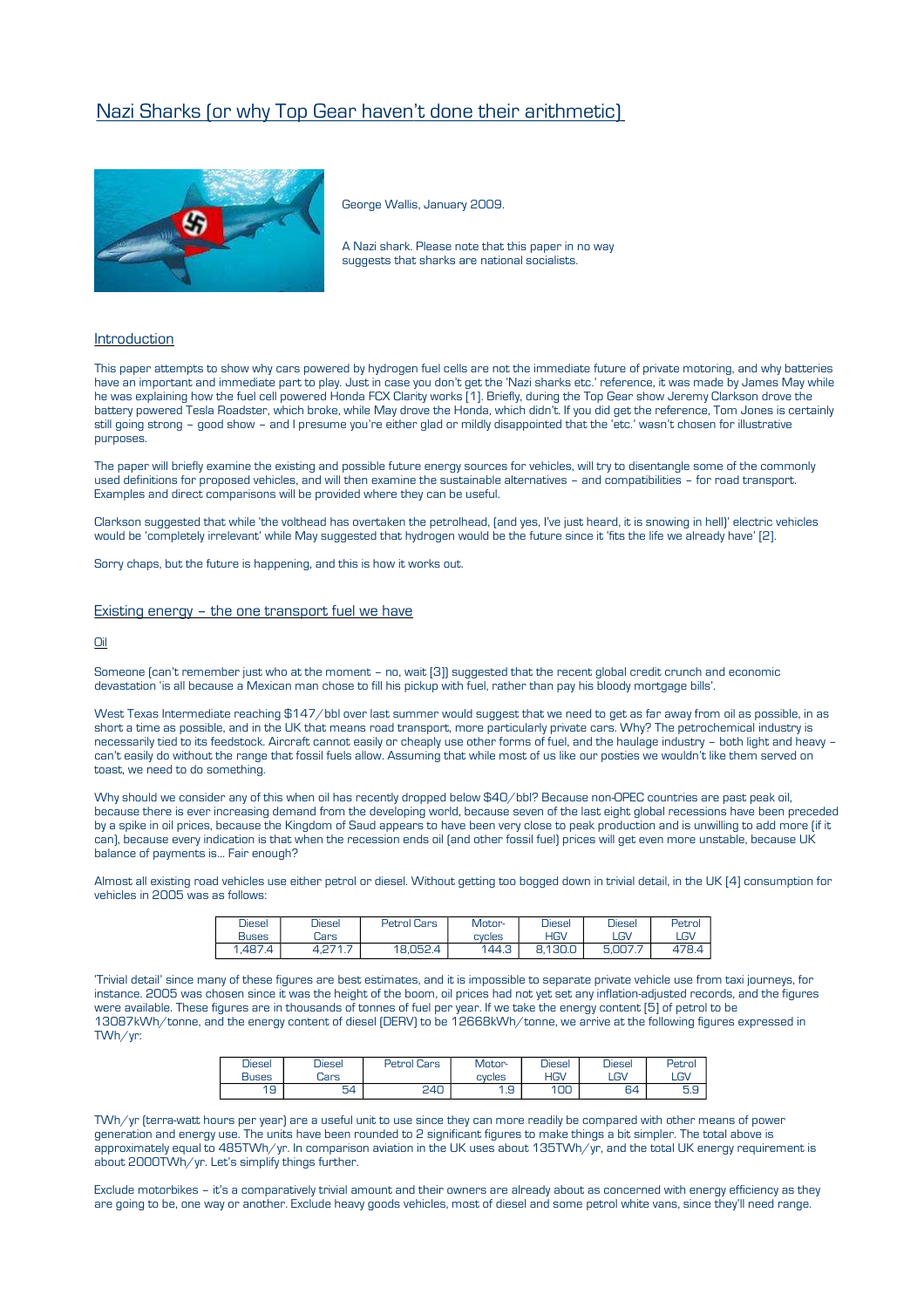Some vans operate as delivery vehicles over short ranges though, so keep a low percentage of them. Use round figures. That then gives us:

| $\sim$<br>$H = 5$<br>-- | -<br>APC<br><b>JIPS</b> | n n r<br>$-1$                | $\mathbf{u}$ |  |
|-------------------------|-------------------------|------------------------------|--------------|--|
| ∼                       | --<br>∽<br>ںں           | $\overline{A}$<br>╌<br>- - - |              |  |

For a total of 325TWh/yr, then knock a bit off for taxis and coaches and to allow for being conservative, so say 300TWh/yr that we can (perhaps) look to do something about immediately. To briefly convert back, that's about (25.7 x 1.09 to allow for refining) 28 million tonnes of crude oil per year. Anything saved from that can go to export for the time being.

# Some vehicle definitions and examples

A jargon section has been provided at the end of the paper, so please feel free to browse that if there are any unfamiliar concepts. This section should be a lot more interesting after the decision to use actual cars as examples, with some explanation.

| Clarkson's<br>Ford GT                    | A modern re-interpretation<br>of Ford's famous Le Mans<br>winner, also famous for<br>being the previous record<br>holder at Dunsfold for the<br>car to run out of fuel<br>fastest - after 115km. | Power<br>source<br>Cost<br>Lap time<br>Refuel time<br>Refuel cost | V8 petrol<br>£120000<br>1.21.9<br>c5mins<br>£80.00 |  |
|------------------------------------------|--------------------------------------------------------------------------------------------------------------------------------------------------------------------------------------------------|-------------------------------------------------------------------|----------------------------------------------------|--|
| Porsche 911<br>GT <sub>3</sub>           | The driver's 911. Included<br>for comparison with the                                                                                                                                            | Power<br>source                                                   | Flat 6 petrol                                      |  |
|                                          | Tesla Roadster.                                                                                                                                                                                  | Cost                                                              | £80000                                             |  |
|                                          |                                                                                                                                                                                                  | Lap time                                                          | 1.27.2                                             |  |
|                                          |                                                                                                                                                                                                  | Refuel time                                                       | c5mins                                             |  |
|                                          |                                                                                                                                                                                                  | Refuel cost                                                       | £90.00                                             |  |
| Tesla<br>Roadster                        | <b>Battery Electric Vehicle</b><br>(BEV) technology<br>demonstrator (the                                                                                                                         | Power<br>source                                                   | <b>Battery</b>                                     |  |
|                                          | batteries are water cooled                                                                                                                                                                       | Cost                                                              | £92 000                                            |  |
|                                          | and stored where an<br>Elise's engine would be).                                                                                                                                                 | Lap time                                                          | 1.27.2                                             |  |
|                                          | New record holder for car<br>to run out of juice fastest<br>at Dunsfold - supposedly<br>after 80km. <4sec to<br>100km/h, top speed<br>200km/h. Lapped as fast                                    | Refuel time                                                       | $32$ hrs<br>3phase;<br>16hrs<br>single phase       |  |
|                                          | as a GT3. Maximum range<br>c350km.                                                                                                                                                               | Refuel cost                                                       | £3.50                                              |  |
| <b>Toyota Prius</b>                      | First generation hybrid.<br>Good in traffic, less so on<br>the open road (or track).                                                                                                             | Power<br>source                                                   | Parallel ICE<br>hybrid                             |  |
|                                          | Uses Ni-MH batteries to<br>operate an electric motor                                                                                                                                             | Cost                                                              | £18000                                             |  |
|                                          | over very short ranges,<br>then a petrol unit to drive                                                                                                                                           | Lap time                                                          | not timed                                          |  |
|                                          | the wheels directly whilst<br>simultaneously charging                                                                                                                                            | Refuel time                                                       | c5mins                                             |  |
|                                          | the batteries (hence<br>parallel).                                                                                                                                                               | Refuel cost                                                       | £45.00                                             |  |
| Honda FCX<br>[Fuel Cell<br>eXperimental) | Honda family sized vehicle.<br>The first fuel cell powered<br>car to go into limited                                                                                                             | Power<br>source                                                   | <b>Series FC</b><br>hybrid                         |  |
| Clarity                                  | production. A few minutes<br>fill-up for 435km range.                                                                                                                                            | Cost                                                              | \$1 000<br>000                                     |  |
|                                          | Capacitors or batteries<br>are constantly charged by                                                                                                                                             | Lap time                                                          | not tested                                         |  |
|                                          | the fuel cell; they then                                                                                                                                                                         | Refuel time                                                       | c5mins                                             |  |
|                                          | power an electric motor<br>(hence series).                                                                                                                                                       | Refuel cost                                                       | see below                                          |  |
| Mitsubishi i                             | Four seat (or five to the<br>pub) city car. Aluminium<br>space-frame construction                                                                                                                | Power<br>source                                                   | Straight 3<br>petrol                               |  |
|                                          | to save weight, steel                                                                                                                                                                            | Cost                                                              | £9 000                                             |  |
|                                          | panels presumably to save<br>cost.                                                                                                                                                               | Lap time                                                          | not tested                                         |  |
|                                          |                                                                                                                                                                                                  | Refuel time                                                       | c5mins                                             |  |
|                                          |                                                                                                                                                                                                  | Refuel cost                                                       | £35.00                                             |  |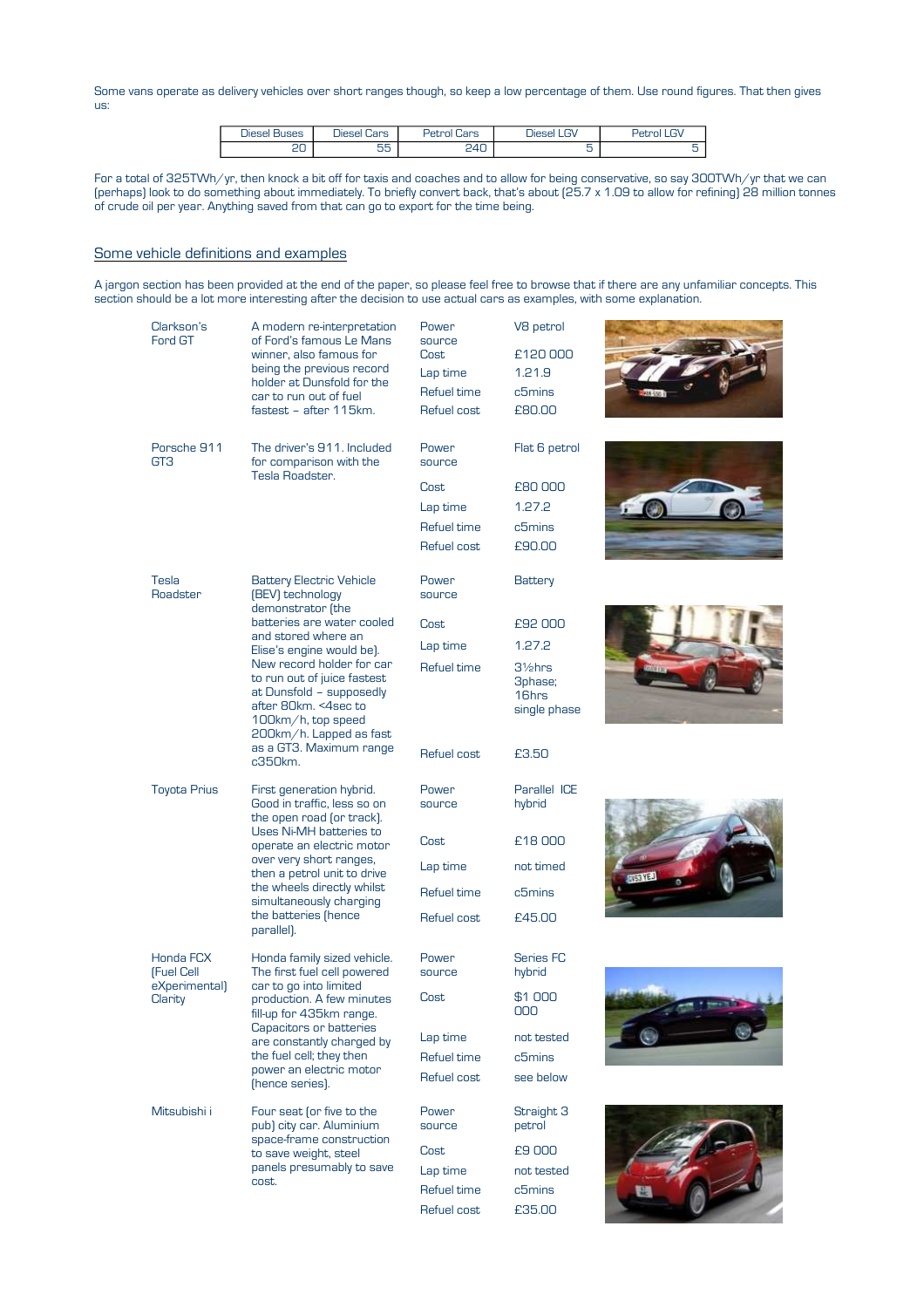| Mitsubishi i<br><b>MiEV</b> | As above but uses lithium<br>ion cells and an electric<br>motor. Maximum range<br>c160km. Paintjob optional.                                                                                                                          | Power<br>source<br>Cost<br>Lap time<br>Refuel time<br>Refuel cost | Battery<br>£15,000<br>not tested<br>$1$ / <sub>2</sub> hour<br>3phase;<br><b>7hours</b><br>single phase<br>$<$ £3.50 | <b>BALLEY</b> |
|-----------------------------|---------------------------------------------------------------------------------------------------------------------------------------------------------------------------------------------------------------------------------------|-------------------------------------------------------------------|----------------------------------------------------------------------------------------------------------------------|---------------|
| <b>Chevrolet Volt</b>       | Plug-in Hybrid Electric<br>Vehicle (PHEV). Four/five<br>seat family car. Operates<br>as a BEV for the first<br>65km, then uses a petrol<br>engine at constant velocity<br>to charge the battery in<br>series                          | Power<br>source<br>Cost<br>Lap time<br>Refuel time<br>Refuel cost | <b>Series ICE</b><br><b>PHEV</b><br>\$32 000<br>not tested<br>3hrs single<br>phase<br>$<$ £3.50 +<br>petrol          |               |
| Audi A8 TDi                 | 2000kg all aluminium<br>luxury car. Included for<br>comparison with the Fisker<br>Karma, <bsec to<br="">100km/h, top speed<br/>250km/h. Can do a<br/>return trip London -<br/>Edinburgh on one tank of<br/>fuel.</bsec>               | Power<br>source<br>Cost<br>Lap time<br>Refuel time<br>Refuel cost | V8 diesel<br>£65,000<br>not tested<br>c5mins<br>£90.00                                                               |               |
| Fisker Karma                | 2100kg all aluminium<br>luxury car. < Ssec to<br>100km/h, top speed<br>200km/h. Can operate as<br>a BEV for 80km, Uses 2<br>litre turbocharged petrol in<br>switchable hybrid mode for<br>battery charging or for<br>performance use. | Power<br>source<br>Cost<br>Lap time<br>Refuel time<br>Refuel cost | Dual-mode<br>series ICE<br><b>PHEV</b><br>\$80 000<br>not tested<br>7hrs single<br>phase<br>$<$ £3.50 +<br>petrol    |               |

With thanks to Top Gear, Autocar, Evo Magazine, Car Magazine, Fisker Automotive, General Motors and Honda for the information and images. For simplicity's sake fuel cost was assumed to be £1.00 per litre for petrol and diesel. These prices include tax on electricity and fuel, since fuel tax is supposedly in place to wean us off inefficient vehicles and fuels that pollute – hence the actual price disparity between LPG, petrol and diesel, in ascending order.

# Getting away from oil

#### **Efficiency**

We need to get as far away from oil as possible, in as short a time as possible. The first step as always is efficiency. The forthcoming VW Chico will achieve 2l/100km [6], 141mpg (shown right). It will be powered by a version of the firm's existing 1.4 litre turbo-diesel ICE, feature mild hybrid technology, and is likely to be a lively performer. Modern crash protection standards mean that although it will be roughly the same size as the original Mini, it will be a strict two-seater with associated limitations for most families.



In a similar vein is the forthcoming four-seat Type 25 (shown left under bubble wrap) from Gordon Murray Design [7]. About as tall and wide as a Smart car, it uses novel design features to reduce manufacturing costs, and will be powered by a small petrol engine initially. Its eponymous and respected designer has been quoted as saying 'I don't



give a monkeys what you power it with. You can run it with a fuel cell or reconstituted cockroach wings or whatever you like in the future. What we're selling is a whole new vehicle architecture. We're going to prove that you can significantly reduce emissions over the whole lifecycle of the vehicle, but still have fun driving it and still feel safe'.

Efficiency is supposedly a dirty word in the United States. 'Aggressive demand reduction' perhaps?

While essential, efficiency on its own does not move us away from oil. It does also leave us with private (and other) vehicles which are essentially smaller and – perhaps – poorer performing than we have at the moment.

#### **Biofuels**

In theory, biofuels let us have our cake and eat it, except that experience has shown that while we may be eating cake, those in the developing world may be eating dirt – literally – to assuage their hunger [8].

A direct and complete swap to biofuels – whether of the bioethanol or biodiesel variety – would seem unlikely without either significant technological breakthrough or creating havoc in the developing world; the UK certainly can't make enough of its own.

# Natural gas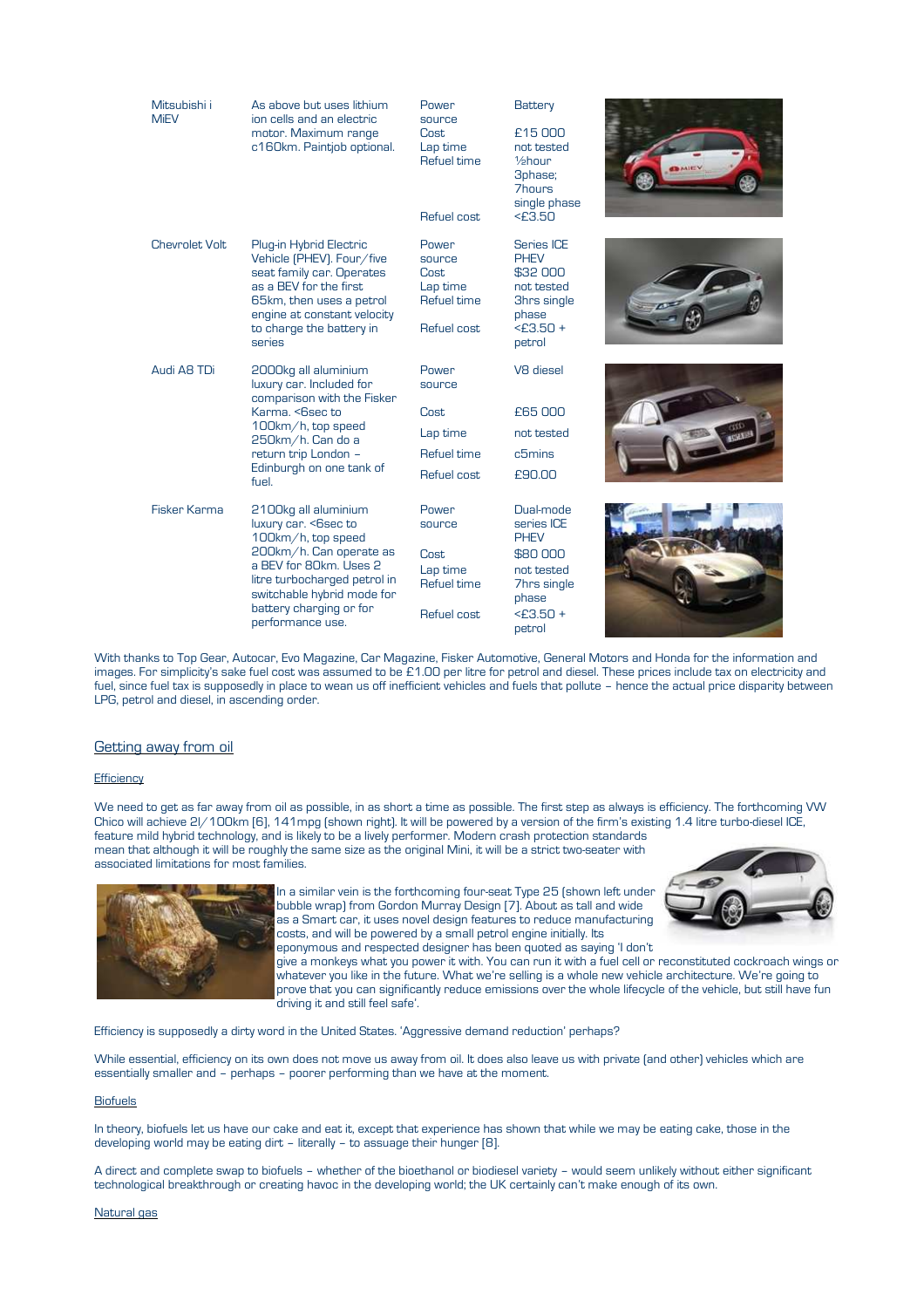May filled up the Clarity at a Shell hydrogen refilling station in California during the show [9]. It was pointed out that hydrogen costs roughly the same as petrol in the States – well yes, but only when it's been split from natural gas, which is already the cleanest fossil fuel we have. In fairness he did later point out that hydrogen can be a bit difficult to obtain. Just how difficult will be examined later in the paper.

If one is going to be using natural gas in any case, as with fuelling the Clarity, why not the VW Passat Ecofuel, using an internal combustion engine specifically designed for gas? These would, for the moment at least, offer less expensive power units with considerably longer unit life. Other nations (Russia would be a good candidate) can make up their own minds on that one, though in the UK natural gas is under considerable demand pressure already. Adding massive extra demand is probably not the best of ideas at the same time as our production is metaphorically falling off a cliff (illustrated by POST and DBERR below). Renewable gas – whether from landfill or anaerobic digestion – is another matter.







Source: Modified from WoodMackenzie 2004, 'From surplus to shortage'

It is often taken as a given that natural gas can be used as a 'bridging' fuel between oil and the future since it is a relatively cheap source of hydrogen. Not in the UK.

### **Old King Coal**

Critics of electric vehicles – or of vehicles operating in electric mode – often argue that the power mix from the grid includes coal-fired power stations. A wonderful illustration of this was given on Top Gear [10]. Yes, absolutely true. It does rather ignore two facts though – it is far easier to 'green' electricity production, and with oil prices as they were over last summer they would have very soon found themselves filling up at the pumps from a coal mine rather than an oil well. The Fischer-Tropsch coal to oil process is already being planned in many coal producing areas and is both expensive and dirty; likewise the gasification of coal for hydrogen. Remaining UK coal reserves are too expensive to consider except in the direst of circumstances. Related to this is the further criticism that extensive mining will be needed for battery (and fuel cell) materials, though it is already done for mobile phones and laptops, and there is a healthy recycling industry in place.

#### What then?

With the other two fossil fuels and biofuels excluded for large-scale UK use that leaves sustainable electricity in batteries or sustainable hydrogen as our immediate alternatives.

#### Batteries or hydrogen?

#### The vehicles

Clarkson and May [11] demonstrated that cars powered by either fuel cells or batteries can give us space and pace.

Without changing the vehicles, but rather only looking at fuels, the tables above suggested that there was 300TWh/yr that could perhaps be tackled immediately, from buses, white vans and cars. But could it? This is how it might work:

Buses Buses are slow, heavy and stop a lot. That means that their inertia is high, and is a factor a lot of the time. Batteries could be incorporated into the floor-pan, and run in series hybrid mode with a small internal combustion engine or fuel cell for much higher efficiency than at present. Although the batteries would add more weight, Top Gear [12] ably demonstrated that superior torque from a standstill would overcome such a penalty, with the torque of the Tesla Roadster proving more than a match for a Lotus Elise in a drag race. Should racing at the lights not be the objective, it would seem that inertia will not be a hindrance to the efficiency of electric mode vehicles.

**White** vans Although most white vans do a lot of miles in a day, some don't. Their duties are more in line with delivering flowers or trips to the cash and carry. Such vans could be operated as series hybrids with an ICE or fuel cell; more probably as pure



existing **NGT** Sprinter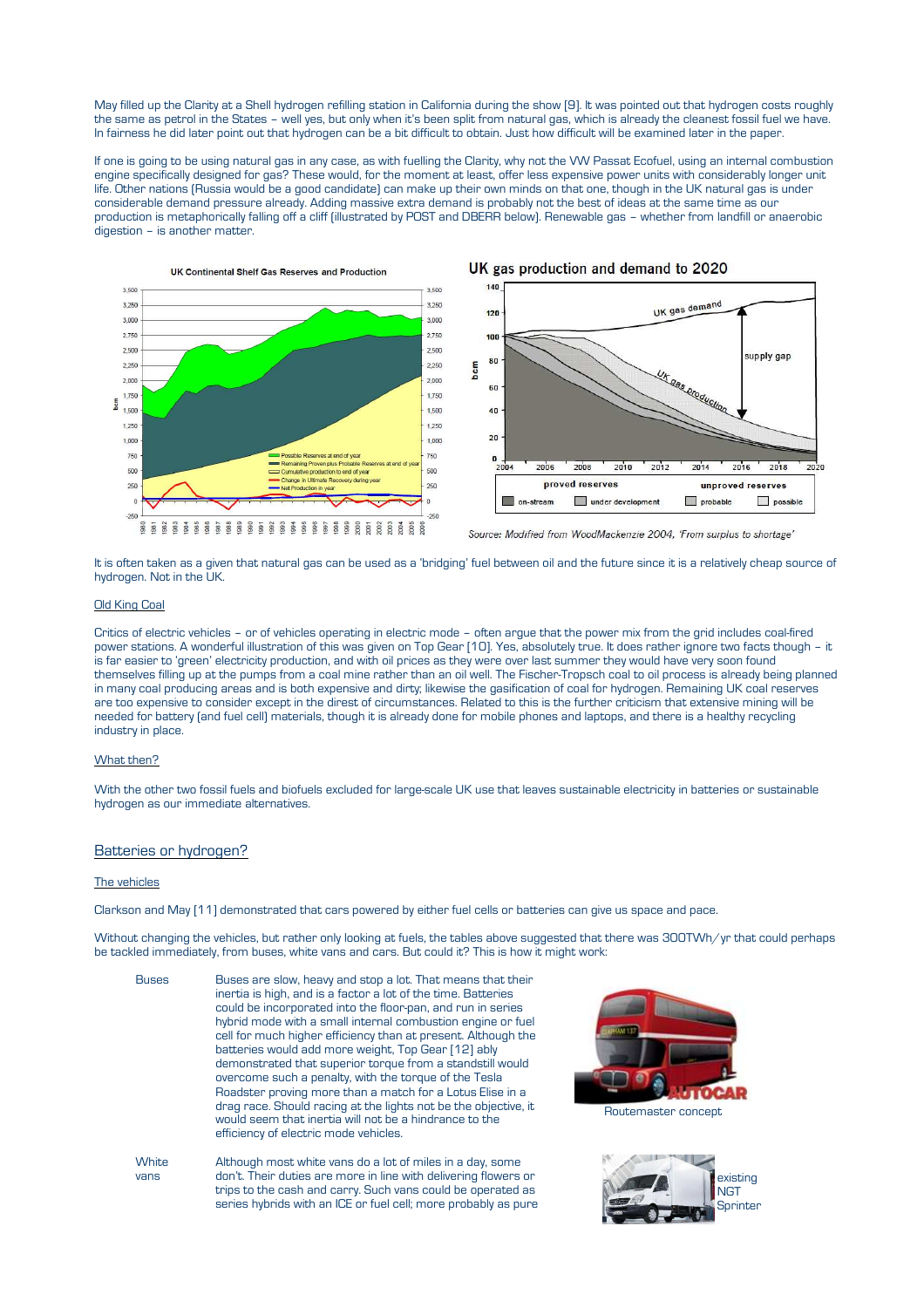## electric vehicles.

Private cars The section of most interest to most people. Distance travelled is key, because neither batteries nor fuel cells can offer the same range as internal combustion engines at the moment. The Chevrolet Volt, a series hybrid, offers 65km, the Fisker Karma 80km. The Mitsubishi i MiEV, an electric vehicle, offers 160km. Why? About fifty and one hundred miles, or within range of 75% of American commutes or return commutes. The MiEV rather assumes that one wouldn't be able to re-charge at the office.



In the UK, more than 70% of the journeys we make in our cars are commutes, trips to the shops, trips to school, trips to see friends, trips out, other personal business [13]. All – usually – close to home.

Even allowing for all of the above 300TWh/yr would probably not be possible to work with. Just for starters people who live at the tops of hills will still need to drive SUVs [14]. People who do a lot of mileage – sales reps etc. – might prefer a small diesel. Owners of PHEVs will be making journeys on engine power rather than battery. 200TWh/yr? 'Ambitious but rubbish'? The main issue is that most cars tend to last upwards of ten years these days. 200TWh/yr may very well be possible as we approach 2030. Ambitious yes, rubbish – no, it's probably achievable. 200TWh/yr is about one third of the UK's total transport energy requirement and equivalent to just over 18.5million tonnes of oil a year.

## The arithmetic of energy - baseline

200TWh/yr then. First we need to work how much energy we need. Internal combustion efficiencies vary, so to assure erring on the high side 30% efficiency will be assumed for the existing fleet.

(200 x 0.3 = 60) 60TWh/yr is what is actually used by the vehicles to make them move. The rest gets wasted as heat.

(An associated point – heating and air conditioning. This could represent anything up to a 10% parasitic loss for battery mode and FC use, as with ICE. As it is a small and variable loss it has been ignored.)

#### The power trips

Sustainable hydrogen is made by the electrical decomposition of water into hydrogen and oxygen – so it requires sustainable electricity. Hydrogen therefore requires a round trip of electricity generator > electrolyser > delivery > filling station > compression > vehicle. Electrical energy goes directly; generator > electricity grid > vehicle.

| Hydrogen<br>60      | At the wheels                                                                                                                                                                            |                 |  |
|---------------------|------------------------------------------------------------------------------------------------------------------------------------------------------------------------------------------|-----------------|--|
|                     | Next we have to allow for efficiency losses in the drive-train. Fuel cells on their own are<br>at best about 65% efficient, battery mode electric vehicles 75% efficient or better [15]. |                 |  |
| $[60/0.65]$ 92.30   | At the pump/plug                                                                                                                                                                         | $[60/0.75]$ 80  |  |
|                     | Hydrogen has to be compressed. This is at best about 85% efficient [16]                                                                                                                  |                 |  |
| $[92.3/0.85]$ 108.5 | At compression                                                                                                                                                                           |                 |  |
|                     | Hydrogen has to be delivered to the filling station (pipe is most efficient), and electricity<br>has to get from the power station to the recharging point. Both about 90% efficient     |                 |  |
| $(108.5/0.9)$ 120.6 | At delivery                                                                                                                                                                              | $[80/0.9]$ 88.9 |  |
|                     | Hydrogen has to be electrolysed from water. This is about 70% efficient [17], and it is<br>assumed the electrolyser is right next to the power station                                   |                 |  |
| $(120.6/0.7)$ 172.3 | At electrolysis                                                                                                                                                                          |                 |  |
|                     | That gives us our totals for the amounts of energy needed                                                                                                                                |                 |  |
| 172TWh/yr           | Total requirement                                                                                                                                                                        | 89TWh/yr        |  |
|                     | The improvements compared to our original 200TWh/yr and to the 620TWh/yr<br>overall that the UK presently uses for transport                                                             |                 |  |
| 28TWh/yr            | <b>Total improvement</b>                                                                                                                                                                 | 111TWh/yr       |  |

14% % improvement 55.5% 4.5% UK transport % 18%

For comparison, existing electricity production in the UK is about 350TWh/yr. This would seem to suggest that electric mode vehicle use has already won. It has, but it gets worse for hydrogen as can be seen below.

### Getting the energy sustainably

Demand will be expressed as normal, but also as numbers of two types of sustainable generators – wind turbines and nuclear power stations. The proposed new nuclear stations are 1GW, most new wind turbines are 3MW. This is 'rated' capacity. Load factor is the average of the time spent at rated capacity, expressed in hours per year.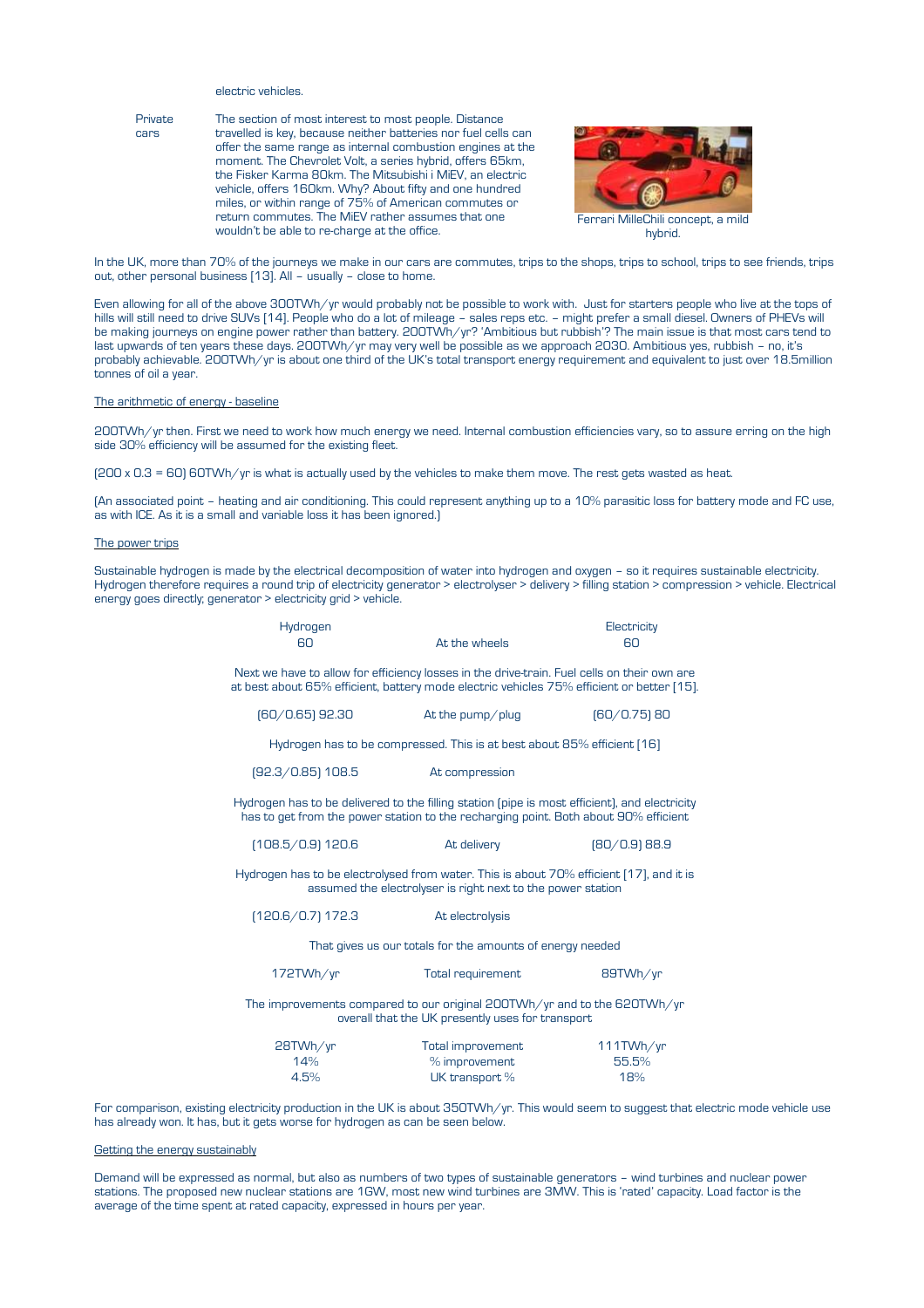#### Wind turbines

| Power source | Size of unit | Number of units | Load factor                  |      |    | <b>Delivered Energy</b> |
|--------------|--------------|-----------------|------------------------------|------|----|-------------------------|
|              | w            | multiplied by   | multiplied by $(hrs/yr)/(%)$ |      |    |                         |
| Wind         | 3000000      | 13000           |                              | 2365 | 27 | $9.2235E + 13$          |
| Total        |              |                 |                              |      |    | $9.2235E + 13$          |
|              |              |                 |                              |      |    | $8.90E + 13$            |
| Target       |              |                 |                              |      |    |                         |
| Power source | Size of unit | Number of units | Load factor                  |      |    | <b>Delivered Energy</b> |
|              | w            | multiplied by   | multiplied by $(hrs/yr)/(%)$ |      |    |                         |
| Wind         | 3000000      | 25000           |                              | 2365 | 27 | 1.77375E+14             |
| Total        |              |                 |                              |      |    | 1.77375E+14             |

#### Nuclear fission

| Power source | Size of unit | Number of units | Load factor                  |    | Delivered Energy |
|--------------|--------------|-----------------|------------------------------|----|------------------|
|              | W            | multiplied by   | multiplied by (hrs/yr) (%)   |    |                  |
| Nuclear      | 1000000000   | 12              | 7446                         | 85 | 8.9352E+13       |
| Total        |              |                 |                              |    | 8.9352E+13       |
| Target       |              |                 |                              |    | $8.90E + 13$     |
| Power source | Size of unit | Number of units | Load factor                  |    | Delivered Energy |
|              | W            | multiplied by   | multiplied by $(hrs/yr)/(%)$ |    |                  |
| Nuclear      | 1000000000   | 24              | 7446                         | 85 | 1.78704E+14      |
| Total        |              |                 |                              |    | 1.78704E+14      |
| Target       |              |                 |                              |    | $1.72E + 14$     |

Therefore giving us the total numbers for required generating technology

| 25 000 | Numbers of wind turbines | 13 DOO |
|--------|--------------------------|--------|
| 24     | or nuclear plants        | 12     |

The efficiency of the plants themselves has been ignored since delivered energy is the concern, by means of displacing oil. Keeping things in round numbers, getting the extra energy for hydrogen means an extra 12 000 wind turbines or 12 nuclear power stations. That means at least an extra £12 billion for generation, plus the electrolysers and delivery network.

Interestingly, battery use favours both nuclear and renewable generation. Nuclear accentuates the 'night valley', the trough in demand vs. production for electricity at night time. Electric vehicles can make use of this. Electric vehicles – with little modification – can also provide juice back to the grid as a powerful active demand-side measure, so helping grid balancing and therefore especially renewables.

# Why use fuel cells OR batteries?

Can't ordinary engines use hydrogen?

Certainly they can, Sir. Where would you like us to put the…

 $(200/0.85) = 235.29; (235.29/0.9) = 261.43; (261.43/0.7) = 373.480$ 

| Power source | Size of unit | Number of units | Load factor                |    | Delivered Energy |
|--------------|--------------|-----------------|----------------------------|----|------------------|
|              | w            | multiplied by   | multiplied by (hrs/yr) (%) |    |                  |
| Nuclear      | 1000000000   |                 | 7446                       | 85 | 3.79746E+14      |
| Total        |              |                 |                            |    | $3.79746E+14$    |
| Target       |              |                 |                            |    | $3.73E + 14$     |

… extra thirty nine nuclear power stations?

### I can't plug in anywhere…

Fair point. It excludes battery electric vehicles, and is probably the best argument for using sustainable hydrogen from the beginning, if the infrastructure and fuel cells weren't so expensive. Two solutions – either buy a small petrol or diesel (part of the excluded 100TWh/yr from the original 300TWh/yr) or perhaps buy a PHEV and don't plug it in, at least at home or work. That isn't quite as daft as it sounds, as explained below.

For a start one would be able to use public recharging points. Plug-ins spend all their time on electricity, with the other power unit used to provide power to the capacitor or battery pack as needed, so there is energy to be saved from regenerative breaking. Also, there are only three PHEVs out there at the moment, all brand new technology, one from China and also the Karma and Volt. Both GM and Henrik Fisker have twigged to this issue, in that while the Karma normally operates as a plug-in with the engine merely to extend range, you can also use the battery and engine at the same time for performance. Turn that on its head and the Volt uses a small engine that runs at constant output for maximum efficiency.

### Want both?

There's a technology called the DiesOtto cycle engine, recently developed by Mercedes. It's essentially a compression and spark ignition petrol engine that can operate with diesel efficiency at low revs and petrol power at high revs. Put one of those engines in a plug-in and you have an engine unit that can offer sustained (low efficiency) performance when needed; keep the batteries topped-off (high efficiency) when not.

# And the rest?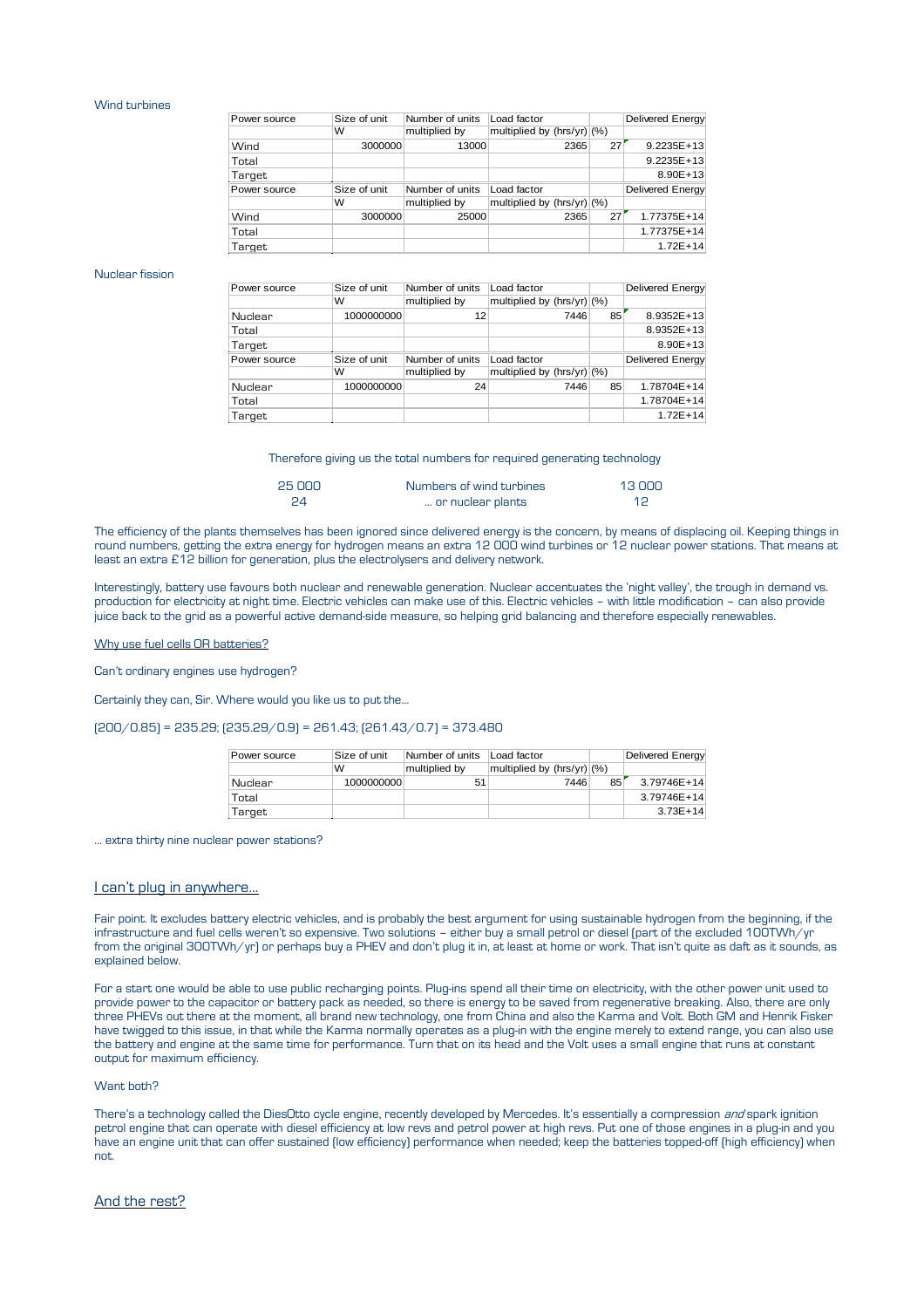What are you, some kind of Audi driver or something? Ok. This is what we've done so far – shown that by using private vehicles capable of operating in electric mode we can drop transport fuel requirements by nearly 20%, from about 620 to about 510TWh/yr. Dropped overall UK delivered energy requirements about 5%, from c2000 to c1900TWh/yr. Increased electricity demand by less than 30%. Saved the UK motorist a lot of fuel tax. Saved over 18million tonnes of oil a year, meaning lots of export revenue for the UK (and lots of tax for the Exchequer).

First we need to get the electricity from sustainable sources in the UK. Pick your own favoured source, that argument is not the purpose of this paper.

Beyond that trams – especially light trams – are more efficient than buses, and can draw electricity directly. On the routes where they are appropriate they'll cut energy use a bit further. As noted above, proposed PHEVs like the Volt and Karma use petrol engines, and that's because of the US market, which doesn't like diesel. Ten years ago Toyota used Atkinson cycle petrol instead of diesel on the Prius (mainly) because of the US market. It was astonishing economy over there but in the UK/EU everyone thought along the lines of 'what's the big deal?' and bought a Renault Clio instead. On the occasions PHEVs are being used on engine power a diesel (or DiesOtto) engine would make them more efficient, and that would also cut energy use a bit further.



The Sprinter van and Econic truck from Mercedes-Benz. Both of these already use compressed natural gas – not the best idea for the UK on a big scale, but it does also mean they could use renewable methane fuel with fuel cells (if the catalysers and FCs were available)



Beyond that? Things get costly. Reinforce the electricity grid in a big way. Shift the 150TWh/yr that goods vehicles use onto trains as far as possible – but for the moment that will make the goods themselves more expensive. Hope for advances in fuel cells that make them cheaper and longer lasting. Hope for advances in hydrogen storage. Hope for battery and capacitor advances that mean we need less range from other fuels. Start using fuel cells (perhaps sustainable ammonia, more likely sustainable methane or sustainable hydrogen) in PHEVs and series hybrids of all kinds – private transport and goods vehicles. Use bio-kerosene or sustainable synthetic kerosene for aircraft, making air travel hugely more expensive.

Translated without the waffle: that last paragraph means we have plenty of ideas but none of us knows what will happen for certain. If you're young and you're reading this then over to you.

# **Conclusions**

The global oil market has become distinctly interesting of late. Electric mode vehicle use shifts transport in the UK away from oil towards sustainable low carbon solutions. It can be done quickly and inexpensively, with the technology we have right now and over a timescale of ten to twenty years (that is to say, hopefully before the next oil-price driven recession). Moreover it does so by switching demand to an efficient power source and therefore without – necessarily – sacrificing the comfort and real-world performance that we have come to expect.

In the United States things look even better. Their proportional savings remain about the same but they save upwards of 120million tonnes of oil per year.

Looking up to and beyond the next couple of decades James May got it right – he got it right six years ago when he drove the General Motors Hy-Wire concept [18] – in that hydrogen is going to be a big part of the automotive future. It has to be, one way or another. Just not the immediate future, and none of us can afford to wait.

~~~~~~~~~~~~~~~~~~~~~~~~~~~~~~~~~~~~~~~~~~~~~~~~~~~~

# Acknowledgements

Thanks firstly to the entire Top Gear team; to Dave Andrews, John Baldwin, Mark Barratt, John Holbrook, Chris Leighton, David MacKay, David Olivier and Martin Quick for their criticism, information and ideas for improvement; thanks also to John Hartley for starting the original 'Plug into where?' thread on the research forum.

### **Jargon**

- ICE internal combustion engine, until the present time using the Otto, Atkinson or Diesel cycles, perhaps in future DiesOtto. The big noisy metal thing under the bonnet.
- Fuel cell recombines hydrogen and oxygen to produce electricity and water
- Mild hybrid stop/start with a larger starter motor and battery to reduce power consumption in traffic, energy recovery to the battery with regenerative breaking, meaning less parasitic losses from alternator use. Often accompanied by low rolling resistance tyres and slight aerodynamic improvements. Nearly all new BMWs are now mild hybrids, for a c10% efficiency increase.
- Hybrid think Toyota Prius. As above, but uses an electric motor for very short distances, then an ICE which powers the car while recharging the battery.
- Parallel hybrid again think Prius, though this is a stricter definition. The Prius operates only in this mode, with the car being directly powered by the engine at the same time as it also charges the battery.
- Series hybrid uses a battery and electric motor to power the vehicle, while that battery is constantly charged by another means;